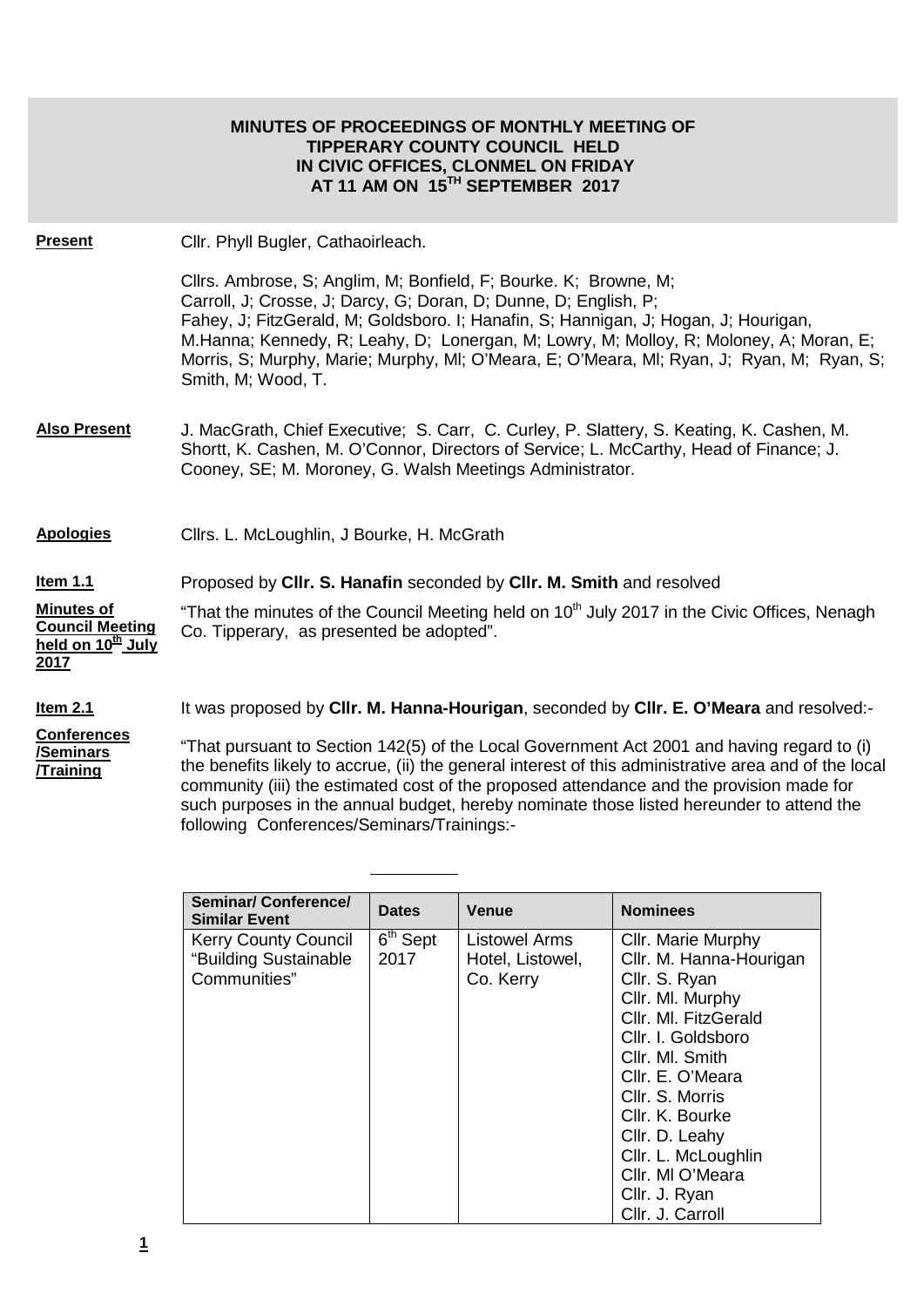|                                                                                                                            |                                                             |                                                             | Cllr. J. Hogan<br>Cllr. J. Crosse                                                                                                                                                                                                                                                                                         |
|----------------------------------------------------------------------------------------------------------------------------|-------------------------------------------------------------|-------------------------------------------------------------|---------------------------------------------------------------------------------------------------------------------------------------------------------------------------------------------------------------------------------------------------------------------------------------------------------------------------|
| <b>SEAI</b><br>"Irish Wind Energy<br>Research"                                                                             | 13 <sup>th</sup> Sept<br>2017                               | <b>Wilton Park</b><br>House, Wilton<br>Place, Dublin 2.     | Cllr. J. Carroll<br>Cllr. M. FitzGerald<br>Cllr. M. Ryan                                                                                                                                                                                                                                                                  |
| National Federation of<br><b>Group Water</b><br><b>Schemes</b><br>"16 Annual Rural<br><b>Water Services</b><br>Conference" | 14 <sup>th</sup> Sept<br>2017                               | <b>McWilliam Park</b><br>Hotel,<br>Claremorris,<br>Co. Mayo | Cllr. Marie Murphy<br>Cllr. E. Moran                                                                                                                                                                                                                                                                                      |
| <b>AILG</b><br>"Wellbeing for<br>Councillors"                                                                              | 14 <sup>th</sup> Sept<br>2017                               | City North Hotel,<br>Gormanstown                            | Cllr. Ml. Smith                                                                                                                                                                                                                                                                                                           |
| <b>AILG</b><br>"Wellbeing for<br>Councillors"                                                                              | 19 <sup>th</sup> Sept<br>2017                               | Ard Ri House<br>Hotel,<br>Tuam,<br>Co. Galway               | Cllr. M. FitzGerald<br>Cllr. E. Moran<br>Cllr. J. Fahey<br>Cllr. E. O'Meara                                                                                                                                                                                                                                               |
| <b>AILG</b><br>"Wellbeing for<br>Councillors"                                                                              | 23 <sup>rd</sup> Sept<br>2017                               | <b>Silver Springs</b><br>Hotel,<br>Cork                     | Cllr. S. Ryan<br>Cllr. M. Hanna-Hourigan<br>Cllr. H. McGrath<br>Cllr. J. Carroll<br>Cllr. P. Bugler<br>Cllr. R. Molloy<br>Cllr. I. Goldsboro<br>Cllr. M. Ryan<br>Cllr. Marie Murphy<br>Cllr. Ml. Murphy                                                                                                                   |
| <b>Irish Council for Social</b><br>Housing<br>"Social Housing the<br>next Phase"                                           | $27th$ &<br>28 <sup>th</sup> Sept<br>2017                   | <b>Limerick Strand</b><br>Hotel,<br>Limerick                | Cllr. J. Ryan<br>Cllr. M. Hanna-Hourigan                                                                                                                                                                                                                                                                                  |
| <b>LAMA Autumn</b><br>Seminar                                                                                              | $28^{th}$ , $29^{th}$<br>& 30 <sup>th</sup><br>Sept<br>2017 | Hotel Minella,<br>Clonmel                                   | Cllr. J. Ryan<br>Cllr. M. Lonergan<br>Cllr. S. Ryan<br>Cllr. I. Goldsboro<br>Cllr. S. Ambrose<br>Cllr. Ml. Murphy<br>Cllr. M. Anglim<br>Cllr. E. O'Meara<br>Cllr. M. FitzGerald<br>Cllr. J. Hogan<br>Cllr. G. Darcy<br>Cllr. R. Kennedy<br>Cllr. J. Crosse<br>Cllr. L. McLoughlin<br>Cllr. A. Moloney<br>Cllr. M. O'Meara |
| LA Touche Legacy<br>"Creating a New<br>State"                                                                              | $29^{th}$ &<br>30 <sup>th</sup> Sept<br>2017                | <b>Greystones Golf</b><br>Club                              | Cllr. M. Smith                                                                                                                                                                                                                                                                                                            |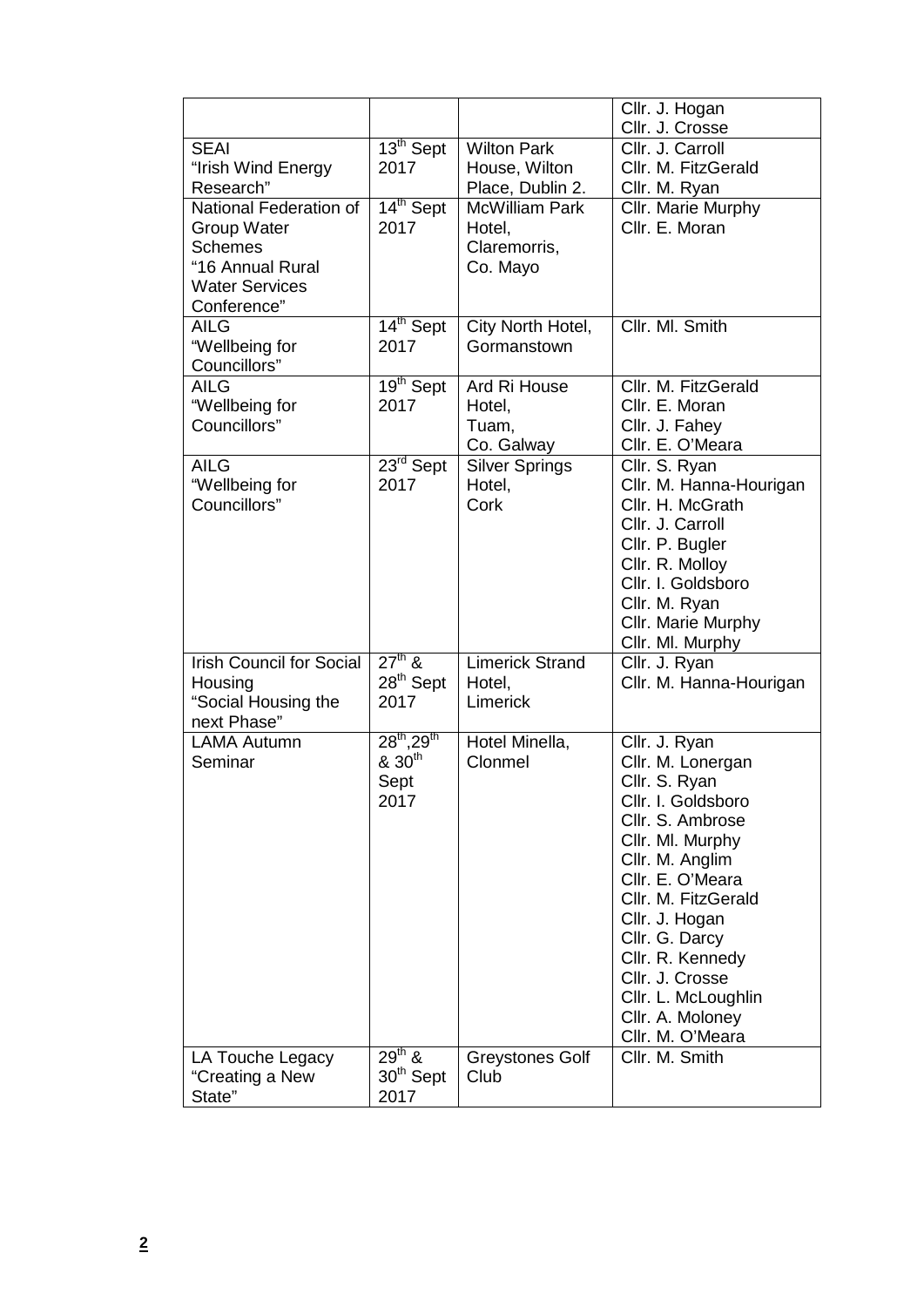| Item 2.2<br><b>Reports on</b><br><b>Conferences</b>                                                                                                                                                        | Proposed by CIIr. M. Hanna-Hourigan seconded by CIIr. E. O'Meara and reports noted.                                                                                                                                                                                                                                                                                                                                                                                                                                                                                                                                                                                                                                                                                                                                                    |
|------------------------------------------------------------------------------------------------------------------------------------------------------------------------------------------------------------|----------------------------------------------------------------------------------------------------------------------------------------------------------------------------------------------------------------------------------------------------------------------------------------------------------------------------------------------------------------------------------------------------------------------------------------------------------------------------------------------------------------------------------------------------------------------------------------------------------------------------------------------------------------------------------------------------------------------------------------------------------------------------------------------------------------------------------------|
| <b>Item 3.1</b><br>Section 183<br><b>Notice</b><br>Disposal of<br><b>Lands at Friar</b><br><b>Street, Cashel to</b><br><b>Cashel handball</b><br>Club                                                      | Proposed by CIIr. M. Browne, seconded CIIr. R. Kennedy and resolved<br>"That in accordance with the provisions of Section 183 of the Local Government Act 2001, we<br>hereby approve the disposal of lands located at Friar St., Cashel, to Cashel Handball Club, in<br>accordance with the terms of Notice under the above Section as circulated on 29 <sup>th</sup> August,<br>2017."<br>This Section 183 Notice requires the building to be used as<br>(a) Handball Club<br>(b) As a centre for the promotion of the social, recreational, cultural, community or general<br>development of the local community.                                                                                                                                                                                                                    |
| Item $3.2$<br>Section 183<br><b>Notice</b><br><b>Lease of building</b><br>at rear of Old<br><b>Civic Offices,</b><br><b>Friar Street,</b><br><b>Cashel to</b><br><b>Tipperary Mid</b><br><b>West Radio</b> | Proposed by Cllr. M. FitzGerald, seconded Cllr. M. Browne and resolved<br>"That in accordance with the provisions of Section 183 of the Local Government Act 2001, we<br>hereby approve the lease of building at rear of Old Civic Offices, Friar St., Cashel, to<br>Tipperary Mid West Radio, St., Michael's St., Tipperary Town, in accordance with the terms of<br>Notice under the above Section as circulated on 21 <sup>st</sup> August, 2017."<br>This Section 183 Notice was required for the lease of the building for Social/Community use.                                                                                                                                                                                                                                                                                  |
| $Item 3.3$<br>Section 183<br><b>Notice</b><br>Disposal of<br>property at<br>Aughvolyshane,<br><b>Borrisoleigh to</b><br>the Cooke Estate                                                                   | Proposed by Cllr. S. Hanafin, seconded Cllr. M. Smith and resolved<br>"In accordance with the provisions of Section 183 of the Local Government Act, 2001,<br>Tipperary County Council hereby approves of the disposal of property, consisting of 0.049ha<br>contained in Folio No. TY16946 Area Plan No. 1M situate at Aughvolyshane, Borrisoleigh,<br>Co. Tipperary in accordance with the terms of the Notice under the above Section, as<br>circulated on 21 <sup>st</sup> August 2017".<br>This Section 183 Notice was required for a rectification of Title.                                                                                                                                                                                                                                                                     |
| Item $3.4$<br>Section 183<br><b>Notice</b><br><b>Disposal of</b><br>property at<br><b>Coolnamuck</b><br>Road, Carrick-<br>on-Suir to<br><b>Carrick United</b><br><b>Soccer Club</b>                        | Proposed by Cllr. K. Bourke, seconded Cllr. D. Dunne and resolved<br>"In accordance with the provisions of Section 183 of the Local Government Act, 2001, and<br>that pursuant to the powers contained in Section 211 of the Planning and Development Act,<br>2000, Tipperary County Council hereby approves of the disposal of portion of property at<br>Coolnamuck, Carrick-on-Suir, Co. Tipperary, circa 0.82 ha, in the townsland of CARRIGBEG<br>within the Barony of IFFA AND OFFA EAST, within the county of TIPPERARY, to the Carrick<br>United Soccer Club, in accordance with the terms of the notice under the above Section, as<br>circulated on the 1 <sup>st</sup> September 2017"<br>This Section 183 Notice was required for 5 year leasehold for Amenity use with a grant of<br>freehold on receipt of final payment. |
| Item $3.5$                                                                                                                                                                                                 | Mr. Liam McCarthy, Head of Finance referred to Report circulated and made a presentation                                                                                                                                                                                                                                                                                                                                                                                                                                                                                                                                                                                                                                                                                                                                               |

on the proposed variation for 2018 to the Local Property Tax (LPT).

**Local Property**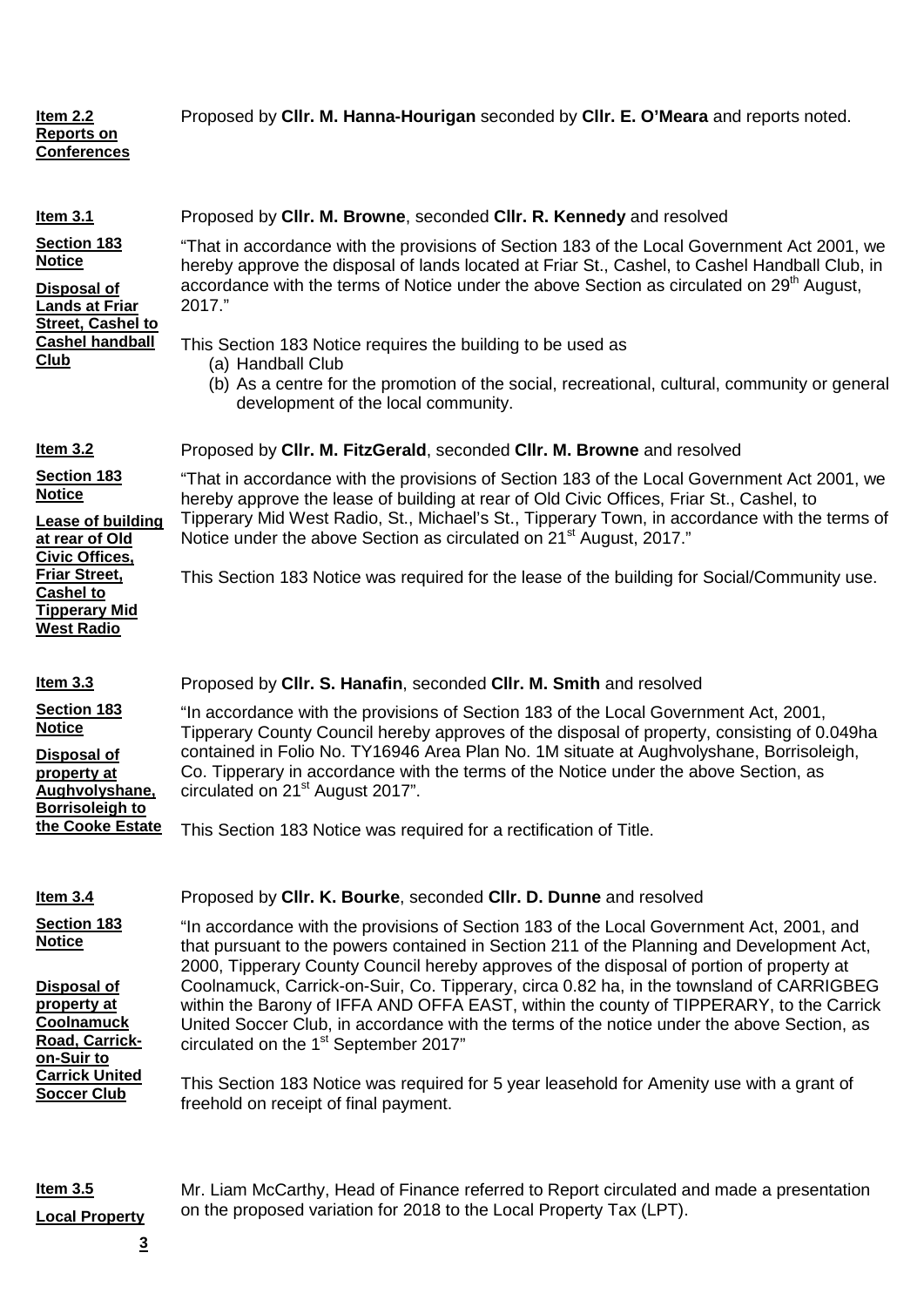# **Tax**

**Consider the Local Adjustment Factor in accordance with Part 4 of the Local Property Tax (Local**

**Adjustment Factor)**

**Regulations 2014.**

- He referred to the requirement to consult with the CPE and that a decision on the LPT Adjustor was required to be notified to Revenue before 30<sup>th</sup> September 2017.
- The General Municipal Allocations would be considered at the Borough and District Meetings in October 2017 and the Statutory Meeting was proposed to be held on Friday 17th November 2017.
- Meetings in relation to agreeing the Schedule of Municipal District Works would take place post Budget.
- He advised that the LPT was introduced in 2013 and is based on the market value of all residential properties in the State. It is administered and collected by the Revenue Commissioners.
- It was noted that the National Funding Model provides for an equalisation mechanism whereby 80% of all LPT Receipts within the Local Authority Area of which the LPT is raised, is retained and the remaining 20% is re-distributed through the equalisation mechanism.
- He advised the Members that the total LPT to be provided in 2018 would be €25,951,602 made up as follows:
	- LPT retained locally  $\cdot \in 9.463.283$
	- From Equalisation Fund €16,488,319

Tipperary is the largest beneficiary of this equalisation distribution in the Country.

He outlined the key income streams for the Council in determining the Annual Revenue Budget namely

- The LPT Local Property Tax/General Purposes Grant
- Local Property Tax Variation (if applicable)
- Income from Goods & Services
- Income from Grants & Subsidies
- Commercial Rates Harmonise over 4 years
- Miscellaneous Income

and the various expenditure demands and requests that would require funding in 2018, namely

- **Insurances**
- Housing Maintenance/Voids
- Roads/Footpaths
- Taking Estates in Charge
- Landfills
- Greenway(Towpath) Signage/Maintenance, Cycle Lanes
- Art Centres Excel, Clonmel and Nenagh Art Centres, Cahir Craft Granary
- Leisure Centres maintain hours in Roscrea, Thurles and Carrick-on-Suir
- Libraries Book Fund/Staff Cover
- Co Funding matching funds
- Visitor Facility for Ormond Castle

He stated that the objective of the budget was to maintain all current services, however sufficient funding was not available to meet this objective and therefore an increase in the LPT was sought.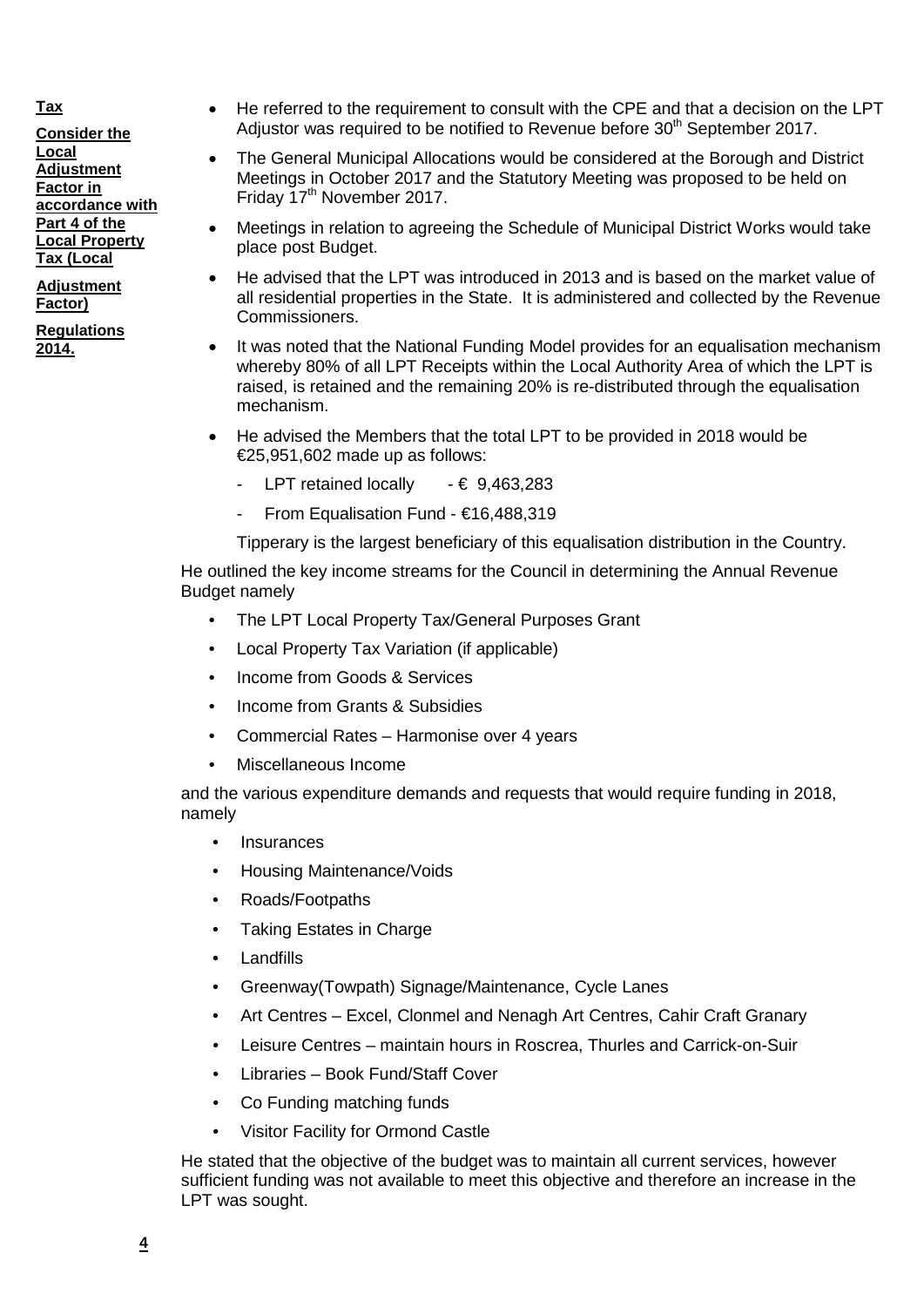Noting that Tipperary was the highest net beneficiary of LPT from other local authority areas and was heavily reliant on equalisation redistribution, it was also noted that there was a Low Valuation Base in Tipperary for LPT relative to other local authorities (13 of 31) and relative to average of all local authorities. Every 1% increase in LPT in Tipperary generated an additional income of +€118,291.

|                           |                      | Variation<br>$+10%$     |
|---------------------------|----------------------|-------------------------|
| <b>LPT Valuation Band</b> | Year 2017 $\epsilon$ | <b>Increase In Year</b> |
|                           |                      |                         |
| $€0-100,000$              | 90                   | a                       |
|                           |                      |                         |
| €100,001-150,000          | 225                  | 22.5                    |
|                           |                      |                         |
| €150,001-200,000          | 315                  | 31.5                    |

The effect of a 10% increase on householders would be

**Cllr. M. Hanna-Hourigan** proposed an adjournment for 15 minutes, seconded by **Cllr. R. Kennedy,** which was agreed.

Following resumption of the meeting, Mr. Joe MacGrath, Chief Executive, acknowledged the difficult decision the members had to make but the decision was critically important to council services. A point had been reached where the level of services currently being provided could not be maintained with the same level of funding. Over the last number of years services had been maintained across all departments and he highlighted in particular the Council's own resources in roads maintenance and housing maintenance. The general municipal allocation together with a number of tourism promotions had also been introduced. Mr. MacGrath informed the members that if there was not an increase in the LPT, the County's Arts Centres and Leisure Centres would have to reduce their services and in preparing the Budget for 2018, funding for roads, housing and the General Municipal Allocation would also need to be re-examined.

He assured members that monies generated from an increase in the LPT would be spent fully on local services in the County and stressed that an increase would be for 2018 only and it would revert to the members next year to decide on the LPT for 2019.

Following further debate and consideration, it was proposed by **Cllr. M Hanna Hourigan**

"That pursuant to the provisions of Part 4 of the Finance (Local Property Tax) Act, 2012 (as amended) and the recommendation of the Chief Executive Mr. Joe MacGrath, dated September, 2017, that Tipperary County Council increase the LPT adjustor for 2018 by 10% with 5% of this increase allocated to the General Municipal Allocation."

The motion was seconded by **Cllr. R. Kennedy**.

A counter proposal was proposed by **Cllr. P. English**

"That pursuant to the provisions of Part 4 of the Finance (Local Property Tax) Act, 2012 (as amended) and the recommendation of the Chief Executive Mr. Joe MacGrath, dated September, 2017, that Tipperary County Council decide not to adjust the LPT adjustor and retain the Local Property Tax for 2018 at current levels."

The motion was seconded by **Cllr. S. Morris**.

There was a lengthy debate on the motions.

Members who spoke in opposition to an increase in the LPT, referred to the financial hardship that an increase would have on families who were struggling at the moment, it was the same sector that were being constantly asked to pay for services and it was the duty of Central Government to fund any shortfall in the funds of the local authority.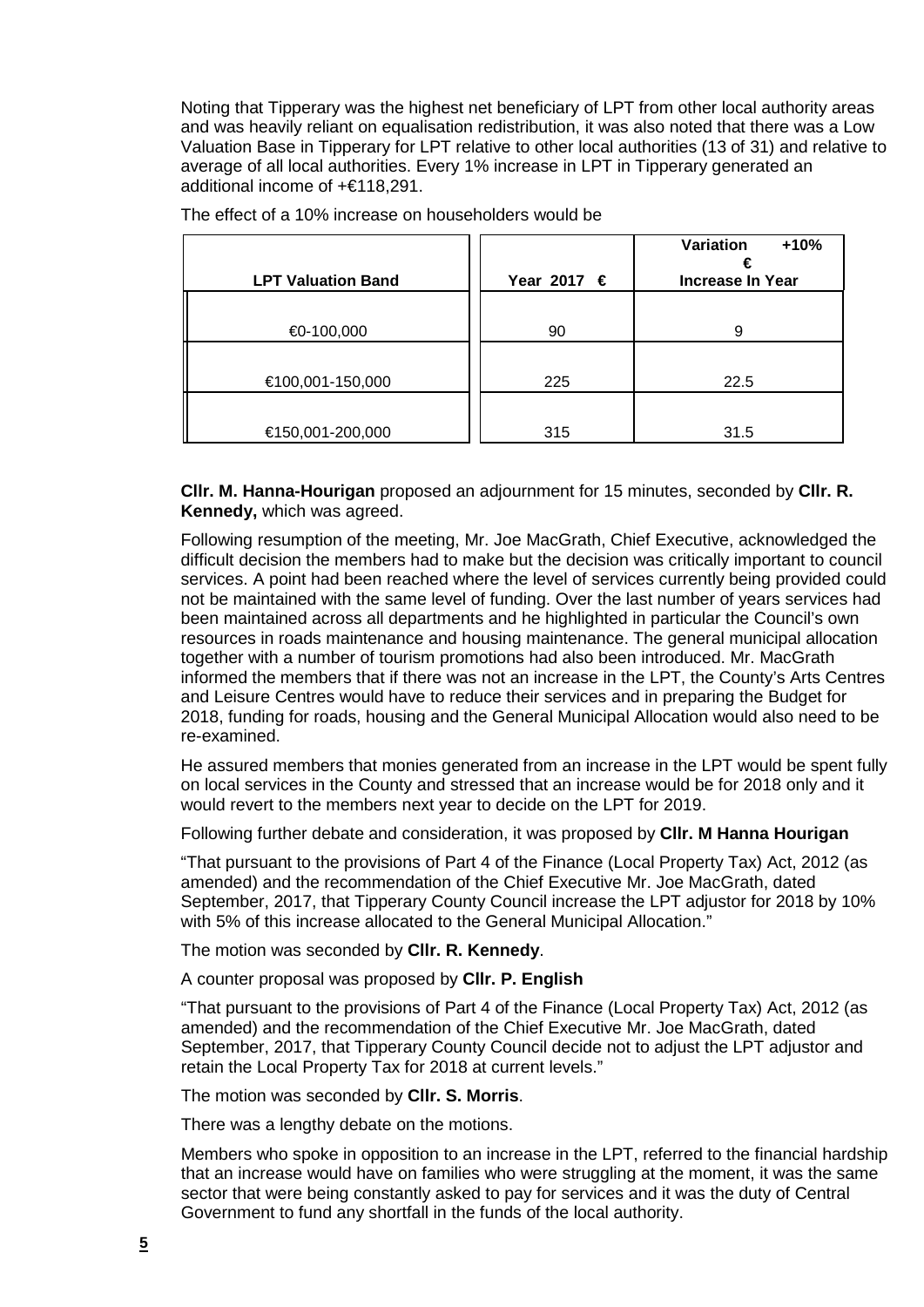Members in favour of the increase spoke of the difficult decision to be made while also stressing their duty to ensure the continuation of services in the county at current levels.

The Meetings Administrator stated that as the motion proposed by Cllr. P. English was a direct negative to the motion of Cllr. M. Hanna Hourigan, he would proceed to take a vote on the motion as proposed by **Cllr. Hanna Hourigan** and seconded by **Cllr. R. Kennedy**.

|                   |                      | <b>FOR</b> | <b>AGAINST</b> | <b>ABSENT</b>  | <b>ABSTAIN</b> |
|-------------------|----------------------|------------|----------------|----------------|----------------|
|                   | <b>Comhairleoir</b>  |            |                |                |                |
| 1.                | Ambrose, Siobhan     | $\sqrt{ }$ |                |                |                |
| 2.                | Anglim, Micheál      | $\sqrt{}$  |                |                |                |
| 3.                | Bonfield, Fiona      | $\sqrt{}$  |                |                |                |
| 4.                | Bourke, Joe          |            |                | $\sqrt{}$      |                |
| 5.                | Bourke, Kieran       |            | V              |                |                |
| 6.                | Browne, Martin       |            | $\sqrt{}$      |                |                |
| 7.                | Bugler, Phyll        | $\sqrt{}$  |                |                |                |
| 8.                | Carey, Catherine     |            | $\sqrt{}$      |                |                |
| 9.                | Carroll, John        | $\sqrt{ }$ |                |                |                |
| 10.               | Crosse, John         | $\sqrt{}$  |                |                |                |
| $\overline{11}$ . | Darcy, Ger           | $\sqrt{}$  |                |                |                |
| 12.               | Doran, David         |            | $\sqrt{}$      |                |                |
| 13.               | Dunne, David         |            | √              |                |                |
| 14.               | English, Pat         |            | $\sqrt{}$      |                |                |
| 15.               | Fahey, John          | $\sqrt{}$  |                |                |                |
| 16.               | FitzGerald, Michael  | $\sqrt{}$  |                |                |                |
| 17.               | Goldsboro, Imelda    | $\sqrt{}$  |                |                |                |
| 18.               | Hanafin, Seamus      | $\sqrt{}$  |                |                |                |
| 19.               | Hannigan, Joe        | $\sqrt{}$  |                |                |                |
| 20.               | Hogan, John          |            |                | $\sqrt{ }$     |                |
| 21.               | Hourigan, Mary Hanna | $\sqrt{}$  |                |                |                |
| 22.               | Kennedy, Roger       | $\sqrt{}$  |                |                |                |
| 23.               | Leahy, Denis         |            | $\sqrt{}$      |                |                |
| 24.               | Lonergan, Martin     |            | $\sqrt{}$      |                |                |
| 25.               | Lowry, Michael       |            | $\sqrt{}$      |                |                |
| 26.               | McGrath, Hughie      |            |                | $\sqrt{}$      |                |
| 27.               | McLoughlin, Louise   |            |                | $\sqrt{}$      |                |
| 28.               | Molloy, Richie       |            | $\sqrt{}$      |                |                |
| 29.               | Moloney, Andy        |            | $\sqrt{}$      |                |                |
| 30.               | Moran, Eddie         |            | $\sqrt{}$      |                |                |
| 31.               | Morris, Seamus       |            | $\sqrt{}$      |                |                |
| 32.               | Murphy, Marie        | $\sqrt{}$  |                |                |                |
| 33.               | Murphy, Michael      | $\sqrt{}$  |                |                |                |
| 34.               | O'Meara, Eddie       | $\sqrt{}$  |                |                |                |
| 35.               | O'Meara, Michael     |            | $\sqrt{}$      |                |                |
| 36.               | Ryan, Jim            | $\sqrt{}$  |                |                |                |
| 37.               | Ryan (Coole), Mattie | $\sqrt{}$  |                |                |                |
| 38                | Ryan, Sean           | $\sqrt{}$  |                |                |                |
| 39.               | Smith, Michael       | $\sqrt{}$  |                |                |                |
| 40.               | Wood, Tom            | $\sqrt{}$  |                |                |                |
|                   | <b>TOTALS</b>        | 22         | 14             | $\overline{4}$ |                |

The following vote was recorded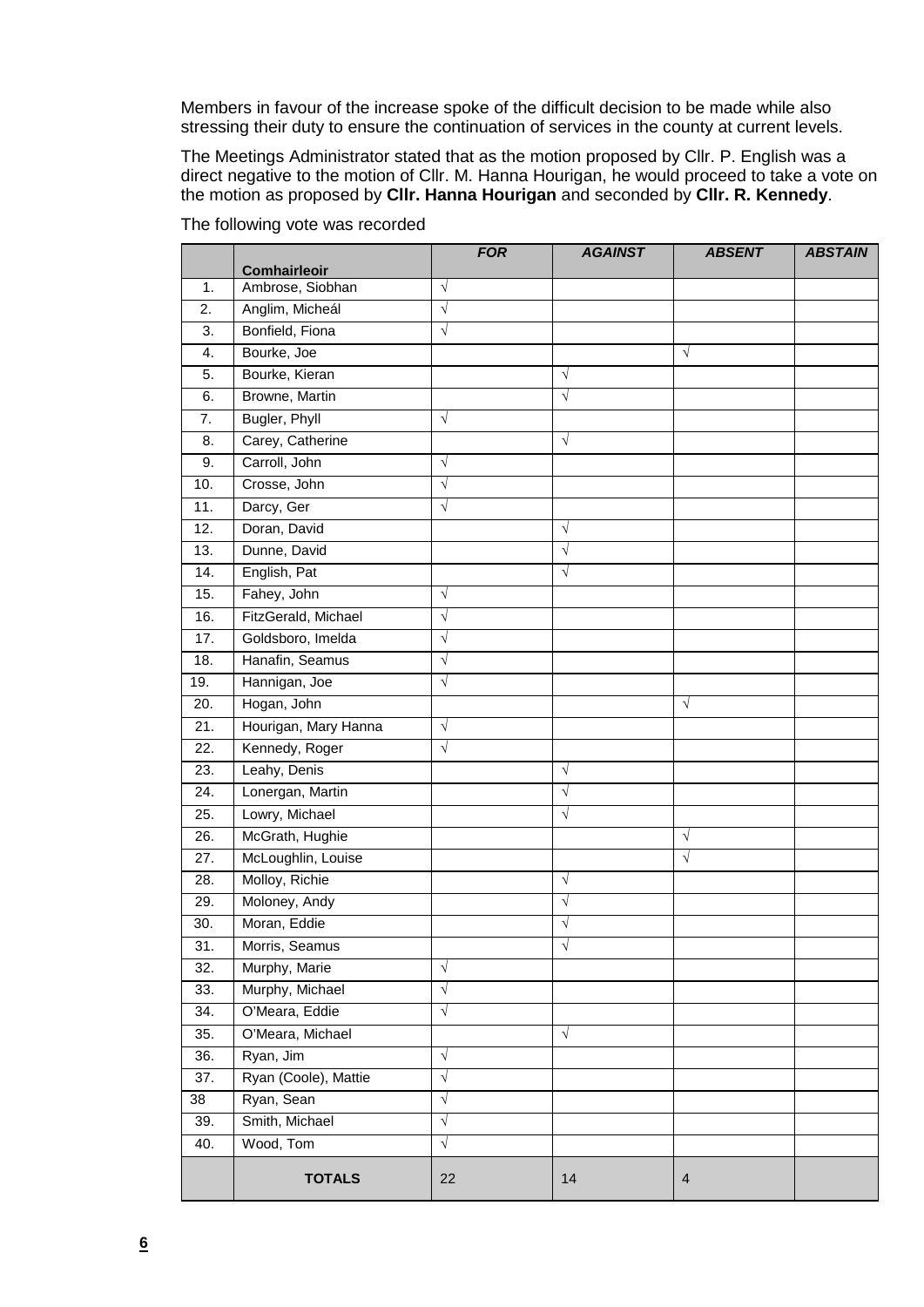The Meetings Administrator advised the Council that the motion was decreed carried with 22 voting for the motion, 14 against and 4 members absent.

On the proposal of the Cathaoirleach it was agreed to take the presentation by Comhairle na nÓg;

# **Presentation**

**Item 5.1**

**Tipperary Comhairle na nÓg**

Ciara Fanning, Kate Corcoran and Caoimhe Woods, representing Comhairle na nÓg were invited to make the presentation, which gave an overview and update of the work of the Youth Council over the last 12 months.

It was noted that Comhairle na nÓg (Youth Councils) were established in 2002 as part of the National Children's Strategy, in accordance with the UN Convention of the Child; Article 12. They were overseen and funded by the Department of Children and Youth Affairs (DCYA) and supported and administered by Tipperary County Council. Youth Work Ireland - Tipperary was contracted to deliver and support the County Comhairle and their work plan. In Tipperary there was an elected 40 member youth council (12 – 18 years) who represented schools and youth groups across the county and whose objective was to give Young People a voice at local level. They developed links to Policy Makers through the County Council, their Steering group and the wider community. The full County Comhairle meet every 6 - 8 weeks with subgroups meeting in between in geographical areas The future aims of the branch included:-

- Continue to work on mental health and wellness theme in Tipperary as a permanent action.
- LGBTQ awareness and support.
- Vote 16 and making sure youth have a voice.
- Continue to work on making Comhairle diverse and inclusive of all youth reflecting the County
- To get involved both locally and nationally in the 'issue for youth"
- Seek more representation of the county council on our steering group in order to keep a constant link with the council and to reflect the geographical spread of the county.

Members thanked Comhairle na nÓg for their presentation and they then withdrew from the meeting.

**Consideration of**  The Management Report with a focus on directorates based in Clonmel as circulated with the Agenda was noted and considered by the Council.

# **Community & Economic Development.**

# **Item 4.2**

**Item 4.1**

**Management Report**

**Green & Blue Infrastructure Draft Masterplan Roadmap for Tipperary Waterways**

It was agreed on the proposal of the Cathaoirleach to take Item 4.2 Green & Blue Infrastructure Draft Masterplan Roadmap for Tipperary Waterways as part of the Management Report. Mr. Michael Moroney, Head of Unit, Community & Economic Development made a presentation to the members.

He advised the Members that the Green and Blue Infrastructure Masterplan Roadmap for Tipperary Waterways had been developed to enhance green and blue infrastructure within the county and maximise the environmental, social and economic benefits that can be gained from the increased protection and management of the environmental resource. As the two primary waterways in the County, the River Suir and Lough Derg, and their tributaries, were critical components of the ecological biodiversity of the County, and were consequently core to the green and blue infrastructure network. The Masterplan Roadmap was intended for all stakeholders – government, community and voluntary groups, the private sector, research community and other relevant parties – that are involved and who facilitate and support the protection and enhancement of natural and built heritage, health and wellbeing and socioeconomic growth.

This Green and Blue Infrastructure Masterplan Roadmap for Tipperary Waterways had identified high level green and blue infrastructure assets and networks within the county,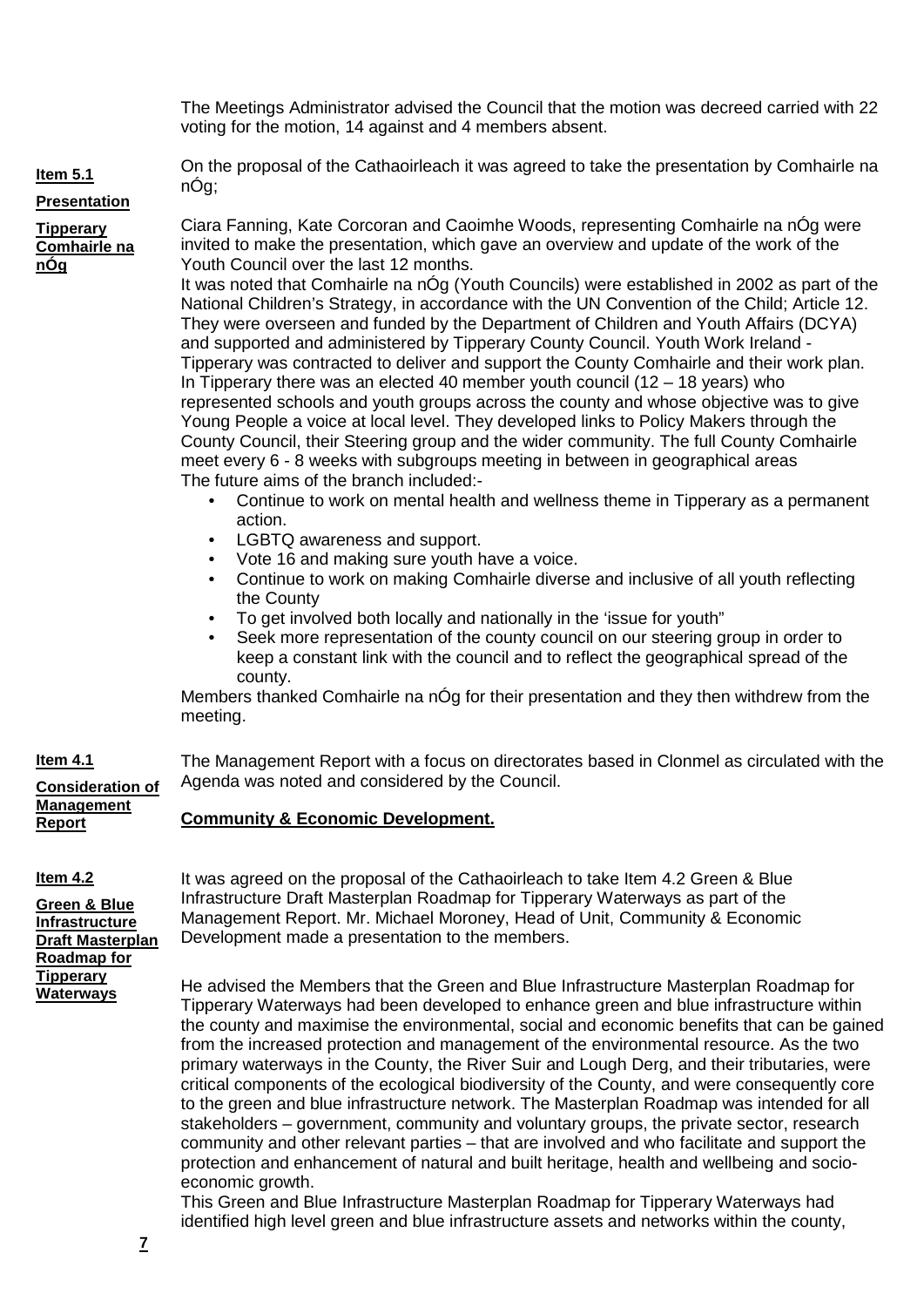specifically within the River Suir and Lough Derg. It was the intention that the Masterplan Roadmap would act as a portfolio of ideas for future projects/actions (ecological, infrastructure, education, community, research, promotional etc.) to submit for funding to future calls for proposals from various sources. A list of potential funding sources had been outlined within the Masterplan Roadmap, however, it was in no way an exhaustive list of funding availability, and new funding opportunities may arise in the future. The actions help to address environmental, social, economic and infrastructure needs within the study area. The Masterplan Roadmap was not a standalone document, as it was intended that the indicative actions set out in the document would contribute positively to the development of a robust evidence base for the local development framework, assisting in informing future policy, statutory plans and land use planning, driven principally through the County Development Plan. The Masterplan Roadmap also complemented the River Basin Management Plan as many of its actions would contribute to improved water quality, and thus helping to meet River Basin Management Plan objectives as set out under the Water Framework Directive (WFD).

The Members approval was sought to the draft as submitted and the commencement of the public consultation process.

This was proposed by **Cllr. J. Carroll**, seconded by **Cllr. P English** and agreed.

It was requested that the public consultation period would be increased to 6 weeks and this was agreed.

# Broadband

It was agreed that Eir would be invited to attend a meeting of the Council regarding the rollout of broadband in the County.

Ms S. Carr, advised that the tender process for the National Broadband Plan was in the final stages and the revised National Broadband Plan (NBP) intervention map was available on the Department's [website](http://www.dccae.gov.ie/en-ie/communications/topics/Broadband/national-broadband-plan/high-speed-broadband-map/Pages/Interactive-Map.aspx) with three colour coded categories for roll out namely:-

- $\triangleright$  Blue represented areas where commercial operators were either currently delivering or have plans to deliver high-speed access;
- $\triangleright$  Light blue represented rural locations where Eir were planning to deliver highspeed access by the end of 2018;
- $\triangleright$  Amber represented the areas that would require state intervention and were the subject of the current, lengthy procurement process.

# Scheme of Capital Grants

Members were advised that a call for proposals for the Scheme of Capital Grants for Community Facilities & Amenities would be advertised at the end of September.

# **Water and Environment**

It was agreed on the proposal of the Cathaoirleach to take Items 8.1 and 8.2 Notice of Motion Ref 1134 and 1135 submitted by Cllr. T Wood and Cllr. J. Hogan as part of the Management Report on Water.

#### **Item 8.1** Motion No. 8.1 (Ref 1134) was proposed by **Cllr. T. Wood**

**Notice of Motion Lime Content in Domestic Water "Due to ever increasing concerns about the lime content in many domestic water supplies throughout this County, this Authority calls on the relevant Minister and Department to seriously seek solutions to same".**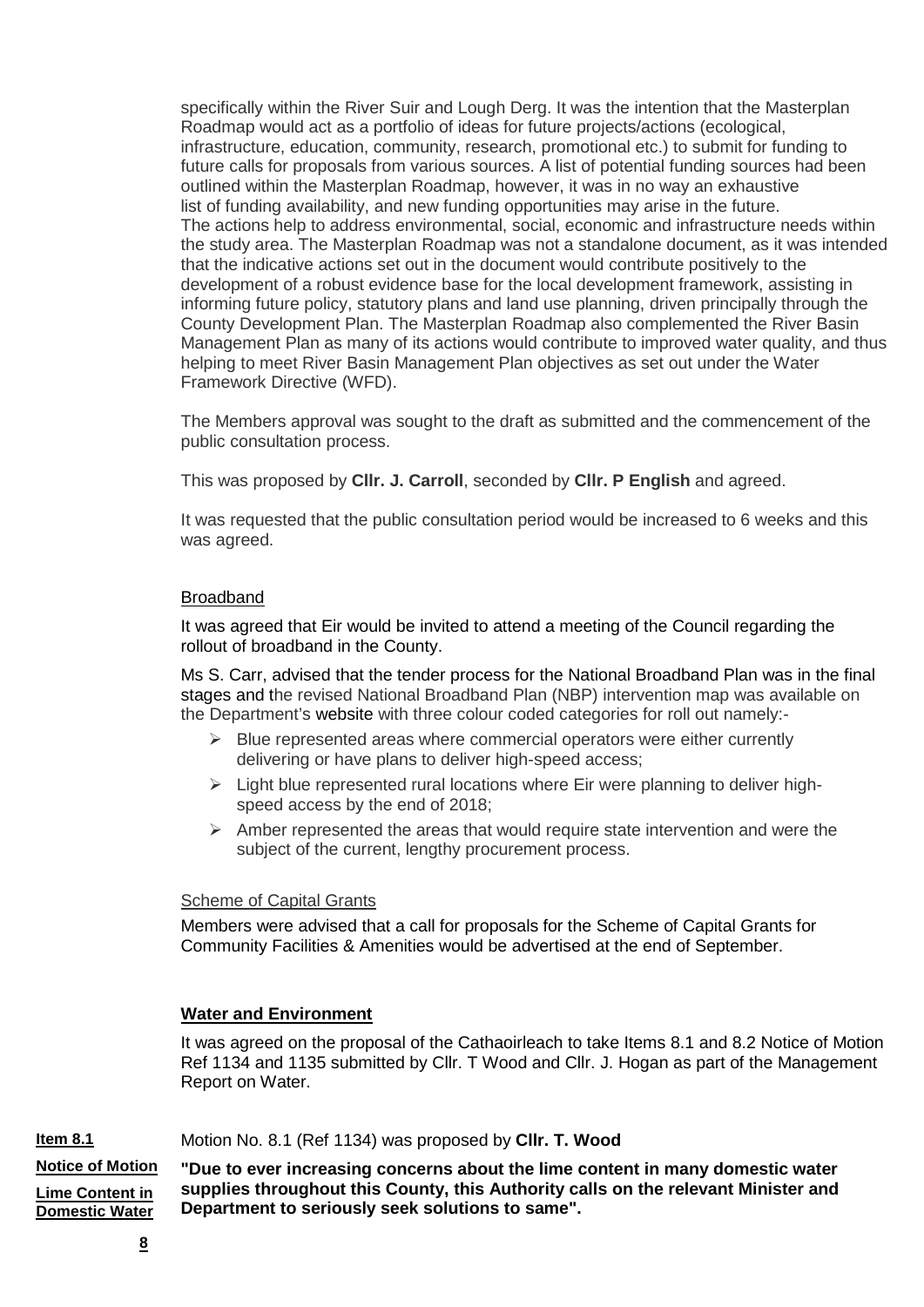**Supplies** The motion was seconded by **Cllr. R. Kennedy**

The reply to the Notice of Motion was noted as follows:-

Many domestic water supplies in County Tipperary emanate from groundwater sources extracted from the natural limestone bedrock which is a feature of the geology of the county. However, these groundwater sources produce hard water, with a lime content, which may give rise to issues perceived by consumers in relation to the resulting limescale after boiling. Such supplies have a high calcium and magnesium content, which are contributors to hardness.

It is widely accepted by the medical community and by the World Health Organisation (WHO) that hard water is overall beneficial for human health as it provides a good source for essential calcium, which is important for the prevention of osteoporosis. It also plays a role in the prevention of cardiovascular disease. However, customers may notice significantly different characteristics in a hard water supply, when used, compared to a previous soft supply, which they may have used. Customer issues tend to relate to the following:

- scum present in tea and coffee made from boiled water;
- scale build up on kettles and appliances; and
- damage to heating elements and reduction in efficiency of heating units and other appliances, e.g. showers, washing machines, dishwashers, etc.

It is acknowledged that a film or scum may be noted on the surface of water after boiling due to the precipitation of calcium and magnesium and that this precipitation effect of heated water can give rise to scale formation in kettles, clogging of immersion heating systems, etc. Advice on how to mitigate the effects on household appliances should be obtained from suppliers.

However, Tipperary County Council, as the agent of Irish Water, can assure such customers that samples of their water supplies are tested regularly by staff from the laboratory services of the Water Services Section of the Council. Samples are analysed either in-house or by an external laboratory, as required. Tests confirm that these supplies are in full compliance with the requirements of the relevant drinking water regulations, which are the European Union (Drinking Water) Regulations 2014. These water supplies are, therefore, deemed fit for human consumption.

It must be understood that, notwithstanding the issues referred to above, hard water is NOT in breach of the relevant drinking water regulations and is unavoidable in areas of County Tipperary served by groundwater sources. There are no upper or lower limits for either water hardness or for calcium or magnesium in the drinking water regulations. Similarly, the WHO does not set a limit for hardness in drinking water on the grounds that hardness of water is not a health concern.

Government policy in Ireland does not require Irish Water, as the water services authority, to soften public water supplies. Consequently, Irish Water does not make provision for the installation of softening equipment at a water supply source, nor is Tipperary County Council, as the agent of Irish Water, in a position to do so. The decision on whether water is to be softened is up to the individual consumer. Many consumers do decide to install water softening equipment. However, in such cases, it is advised that water for drinking purposes be bypassed from any softening process. This is to ensure that the consumer obtains the optimum medical benefit from the water supply, i.e. hard water may be used for drinking purposes while softened water may be used for non-drinking purposes.

While Tipperary County Council, as the agent of Irish Water, regrets any inconvenience caused to consumers as a result of the hardness of their water supply, it can assure them that their water is very safe to drink and complies fully with the relevant drinking water regulations.

It was agreed to forward the motion to the Minister for Housing, Planning and Local Government, Mr. Eoghan Murphy TD.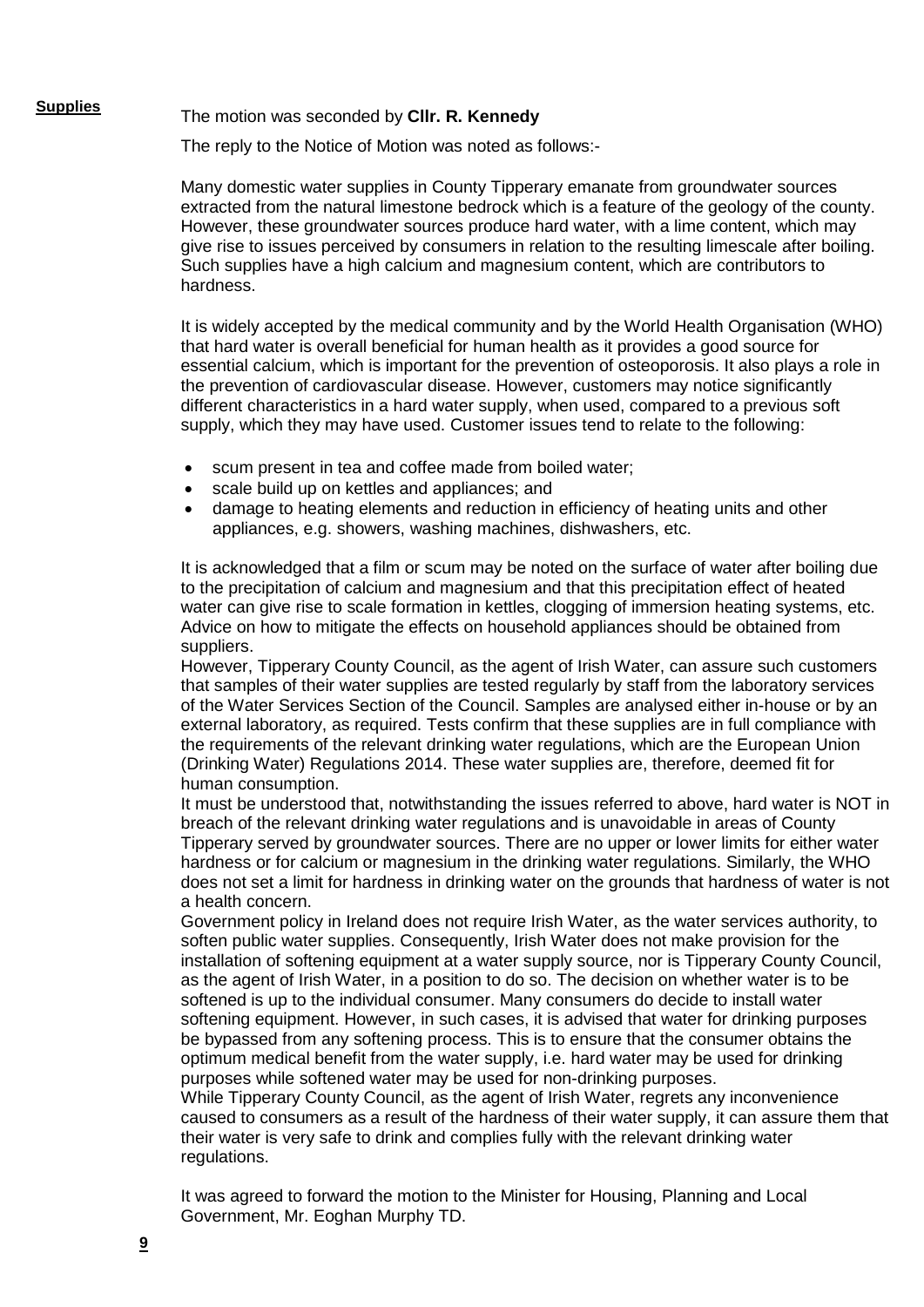### Motion No. 8.2 (Ref 1135) was proposed by **Cllr. J. Hogan**

**Notice of Motion**

**Item 8.2**

**Development** 

**Levies**

**"I am calling on Irish Water to reduce the excessive development levies imposed on new developments in County Tipperary. These levies are based on a temporary measure where Tipperary County Council transferred a higher proportion of levies into water infrastructure in order to improve the network. The action by Irish Water has doubled the levies charged to people who wish to build a house. The charges are the highest in Ireland and should be immediately reduced for those granted permission and those seeking permission in the future. Irish Water are irresponsible by placing crippling, punitive charges on development in Tipperary. No excuse is acceptable".**

The motion was seconded by **Cllr. R. Kennedy**

The reply to the Notice of Motion was noted as follows:-

Prior to the establishment of Irish Water on 01 January 2014, a new development proposal in Co. Tipperary, requiring connection to drinking water and/or wastewater services, attracted:

- a connection charge, the quantum of which would have been assessed by the relevant water services authority; and
- a development contribution levy, as required by the parent grant of permission and assessed in accordance with the relevant planning authority development contribution scheme (of which there were 9 in Co. Tipperary).

Upon the establishment of Irish Water, the power of a planning authority to require the payment of a development contribution for water and/or wastewater services fell and any decision to grant permission issued after that date does not include a condition requiring the payment of such development contribution. In addition, a developer seeking connection to drinking water and/or wastewater services must apply directly to Irish Water for such connection.

Furthermore, the Commission for Energy Regulation (CER), which is the independent economic regulator for public water and wastewater services in Ireland, approved the application of interim connection charges by Irish Water, with effect from 01 January 2014, until the harmonisation of such charges on a countrywide basis could be finalised. This "business as usual" approach provides that current charges for water and/or wastewater service connections are the equivalent of the water and wastewater portion of the development levies and connection fees previously included by local authorities in their levies/fees structures up until 31 December 2013.

These fees are the equivalent of:

- connection fees;
- that portion of development levies which the local authorities were formerly entitled to charge for water and/or wastewater infrastructure; and
- supplementary development contribution schemes (where applicable).

The previous local authority connection fee is now called a works fee and the previous local authority development levy (for water and/or wastewater connections) is now called an infrastructure fee.

Any customer who wishes to seek a detailed breakdown of the connection charge being imposed by Irish Water is entitled to such breakdown from the New Connections section of Irish Water.

It is understood that Irish Water is currently preparing a submission to the CER in relation to the harmonisation of connection charges, which will provide for a new charging mechanism. This submission is expected to be examined by the CER in late 2017, followed by a period of public consultation, prior to finalisation and implementation during 2018.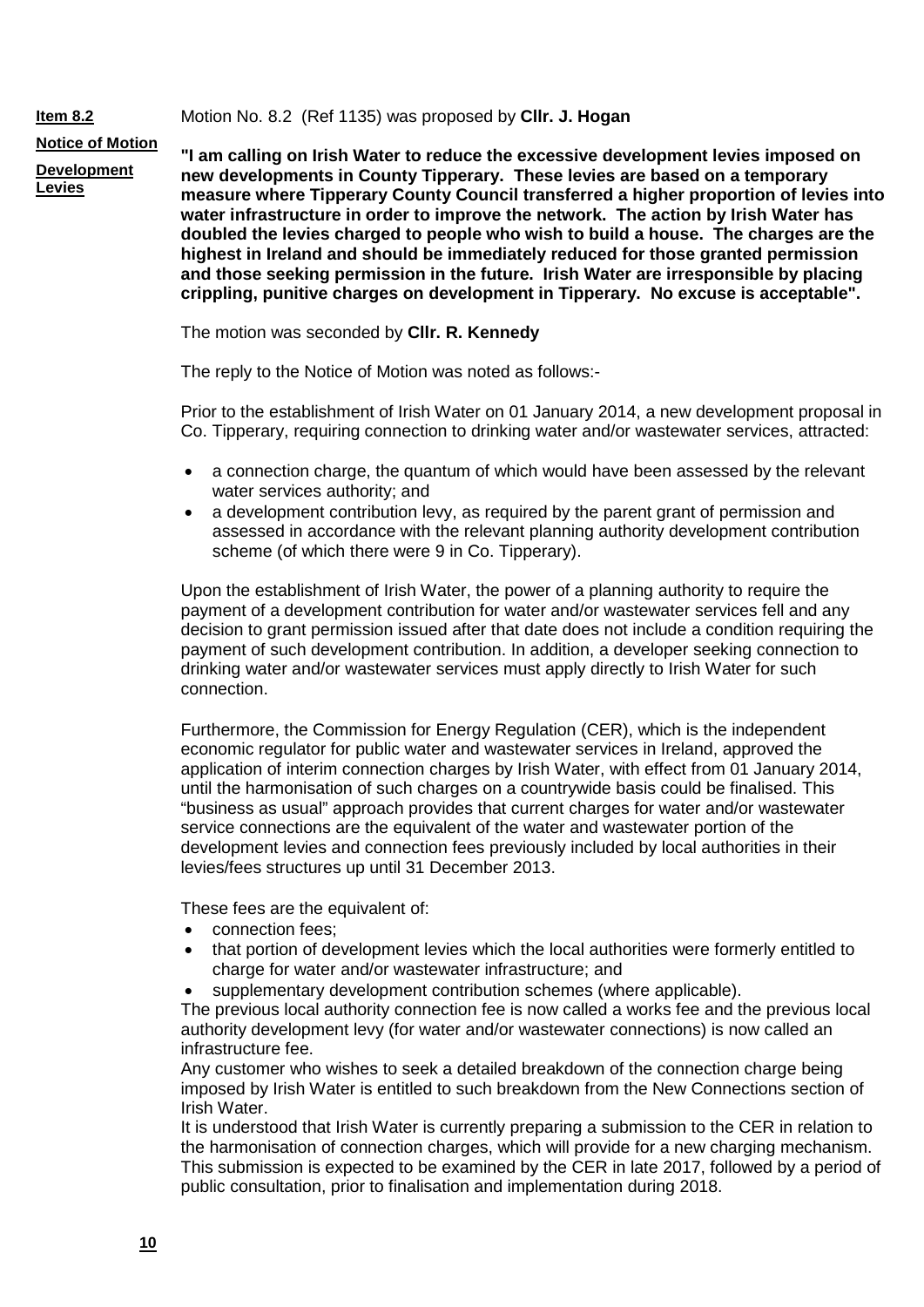Following consideration of the motion by the Members, it was agreed to refer the Motion to Irish Water for its consideration and response.

Members urged that water development charges be regularised as soon as possible.

### Grants – replacement of lead piping.

At the request of members it was agreed that further advertising of grants would be considered.

### Davitt Street, Tipperary

It was agreed that works by Irish Water in Davitt Street, Tipperary would be discussed at September Tipperary/Cashel Municipal District Meeting.

### Irish Water

Mr. Keating referred to the various matters being raised by members at Council Meetings in relation to water specific issues. It was suggested that a workshop with Irish Water would be held on the 27<sup>th</sup> October, 2017 in Thurles Municipal District Office to deal with Tipperary specific issues and to agree the format for future Irish Water Clinics. This was agreed.

At the request of members it was agreed that an opportunity for members to make individual representations would be considered as part of the workshop.

### **Environment**

It was agreed on the proposal of the Cathaoirleach to take Item 8.1 Notice of Motion Ref 1139 submitted by Cllr T Wood as part of the Management Report on Environment.

#### **Item 7.3** Motion No. 7.3 (Ref 1139) was proposed by **Cllr. T. Wood**

**Notice of Motion By-Law Property Upkeep "In recognition of the work carried out by Tidy Towns Committees in co-operation with this Council, of the individual efforts made to make buildings or properties presentable, and with pride in our Premier County, this Authority seriously considers introducing a by-law whereby a standard is set and owners of property, residential or otherwise, are obliged to keep them in a presentable manner".**

The motion was seconded by **Cllr. E. O'Meara**

The reply to the Notice of Motion was noted as follows:-

This motion proposes that Tipperary County Council would introduce a legal instrument in order to control the standard to which property owners must maintain land or buildings across the county such that they do not detract from the general appearance of their neighbourhood.

Municipal District staff already work closely with tidy town committees and town centre forums to identify areas of concern within the many towns and villages across the county. Town Forum Action Plans and Annual Tidy Town reports also highlight areas requiring attention. A variety of funding sources are then available to tackle issues highlighted – including tidy town grants, town and village enhancement schemes and the painting grant scheme. This is the preferred method of identifying and managing the appearance of our towns and villages. Where such approaches are not successful, local authorities already have powers under the Derelict Sites Act of 1990.

The Act defines a derelict site as any land (including a structure) which detracts, or is likely to detract, to a material degree from the amenity, character or appearance of land in the immediate vicinity. The Act places a duty on owners and occupiers of land to take all reasonable steps to ensure that land does not become derelict. Where a council decides that this duty is being neglected, the Act gives it the power to serve notices and otherwise achieve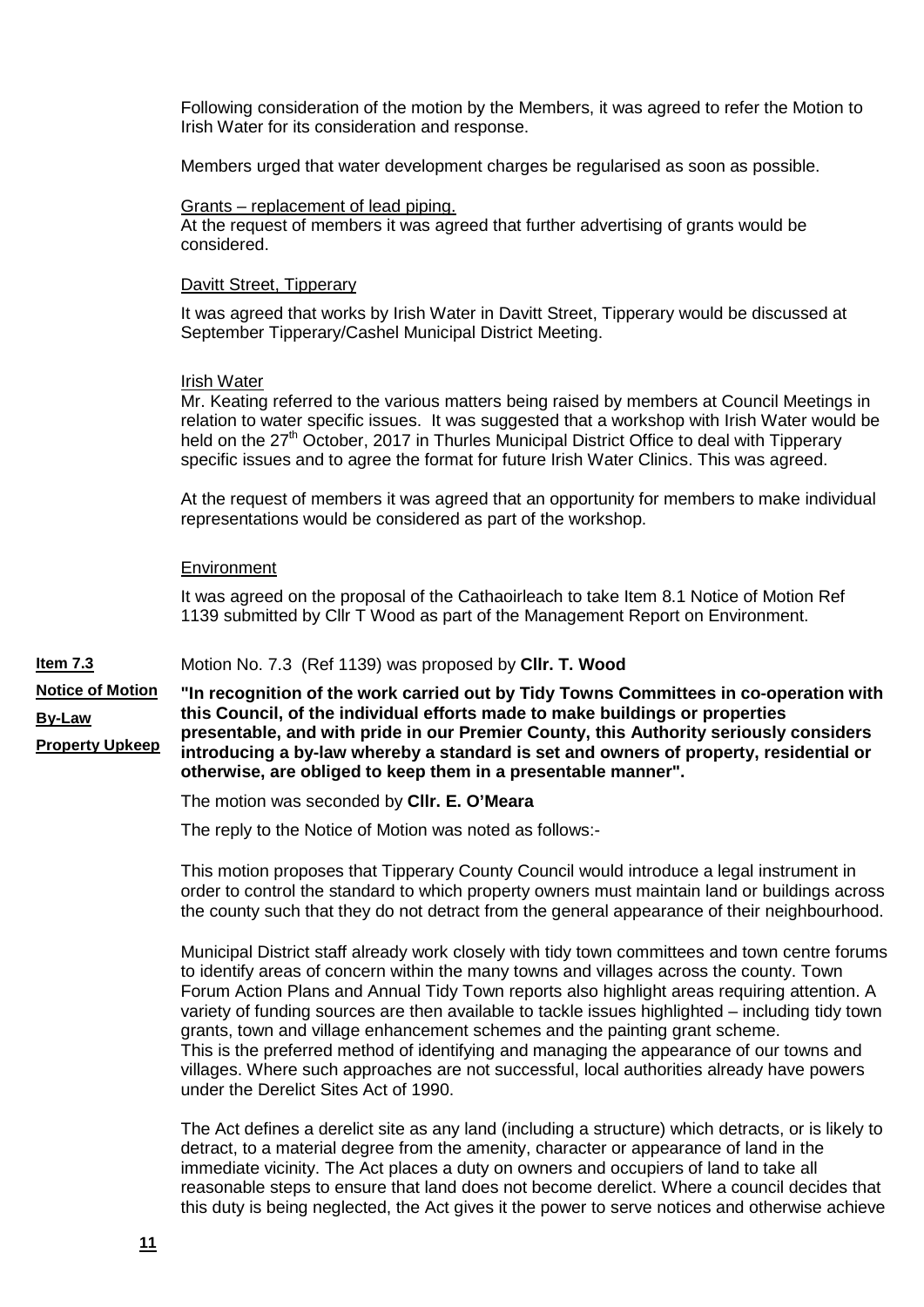an improvement to the condition of the offending property.

Given the above and the inherent challenges in attempting to be overly prescriptive in setting standards for the presentation of land and buildings, it is considered that further bye-laws are not required at this time.

The reply to the motion was noted, however, Members referred to a number of derelict site problem areas throughout the County and Mr. Sean Keating, D.O.S. undertook to have these areas examined.

# **Housing**

**Crisis**

It was agreed on the proposal of the Cathaoirleach to take Item 7.4 Notice of Motion Ref 1148 submitted by Cllr P. English as part of the Management Report on Housing

#### **Item 7.4** Motion No. 7.4 (Ref 1148) was proposed by **Cllr. P. English**

**Notice of Motion Social Housing "That Tipperary County Council request the Government to develop a local authority led emergency response to the Social housing crisis in the Country".**

The motion was seconded by **Cllr. M. Lonergan**

The reply to the Notice of Motion was noted as follows:-

The Governments National Housing Plan- Rebuilding Ireland which is being delivered in partnership with Local Authorities is an action-driven plan with 5 pillars which set out to:

Address the needs of homeless people and families in emergency accommodation; accelerate the provision of social housing; deliver more housing;, utilise vacant homes and improve the rental sector. Tipperary County Council will continue to utilise each pillar of Rebuilding Ireland in order to address the housing needs of families and individuals in county Tipperary.

It was agreed that the motion would be referred to the Minister for Housing, Planning and Local Government, Mr. Eoghan Murphy, TD for consideration and response.

Ms Clare Curley, D.O.S. stated that this Council was accelerating the Re-building Ireland process locally and recent appointments to the Housing Section had given the Council more control of the design and building process.

### Housing Maintenance issues in Templemore/Thurles District

In response to issues raised by Templemore/Thurles District Members in relation to the process for housing maintenance complaints, it was agreed to follow up this matter with the Municipal District. Members referred to the poor state of repair of the housing stock in Templemore and commitments given to deal with certain property at 14 Park View West and it was agreed to revert directly to the Councillor concerned with an update on this matter.

### Energy Efficiency Works

The final houses under Phase 1 of the Energy Efficiency Works had been tendered and tenders received are currently being assessed. It is proposed to seek Departmental approval to proceed to Phase 2 once Phase 1 is completed.

### Voluntary Housing Cashel Town

It was clarified that Voluntary Agencies had not contacted the Council regarding housing development in Cashel but that the Council were open to engaging with all voluntary agencies.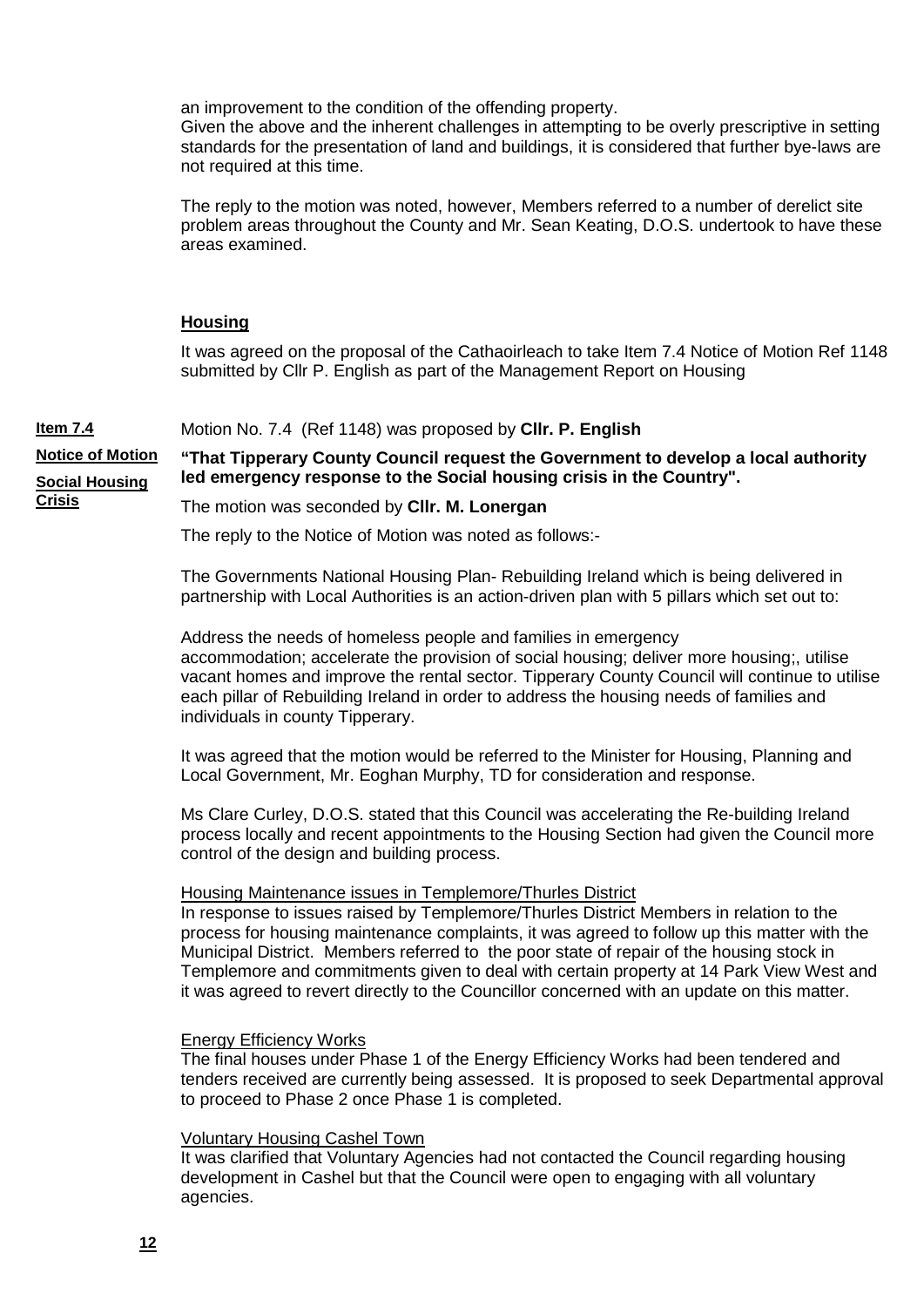# Tenants Registration Board

It was noted that there was a legal obligation on landlords to register all private residential tenancies and there were penalties for landlords who did not register.

### Vacant Dwellings

All offers to purchase vacant dwellings were examined by the Council and there was a wide range of criteria to be examined in reaching a decision on the suitability of the dwelling.

Chief Executive and Delegated Officers Orders for the period to 31<sup>st</sup> August 2017 were noted.

**Consideration of CE Orders for the period to 31st August, 2017**

**Item 6.1**

#### **Item 7.1** Motion No. 7.1 (Ref 1136) was proposed by **Cllr. M. Ryan**

**Notice of Motion Rural Development Department**

**department under the remit of Director of Service".**

The motion was seconded by **Cllr. I. Goldsboro**

The reply to the Notice of Motion was noted as follows:-

Tipperary County Council's (TCC) Strategic framework for action during the lifetime of this Council is set out in its TCC Corporate Plan 2015-2019, and this will act as the driver for economic development including rural development, social inclusiveness and environmental sustainability within the County.

**"I am requesting Tipperary County Council to establish a rural development** 

The organisational and management structure within TCC was devised to reflect the ambitions identified in the corporate plan. In this regard, 'rural development' is a key focus of all directorates in TCC and staff work cross-directorate to support rural communities through:

- enterprise and employment,
- maximising rural tourism and recreation potential,
- fostering culture and creativity in rural communities and
- improving rural infrastructure and connectivity.

Rural development is therefore at the core of all our work, and the following examples seek to reinforce this:

- The council operates a municipal district structure (with 5 MDs) providing services locally to the people of Tipperary, and each MD has a Director of Services assigned responsibility for coordination of services with the districts;
- Unlike many other counties, TCC has a director of service with sole responsibility for Community and Enterprise which enables a very strong focus on rural development.
- A Director of Service has been given special responsibility for our town and village centres and to identify actions that will ensure that they are attractive and vibrant places to shop, live and visit,
- Two Local Enterprise Offices were established in Nenagh and Clonmel and to further support rural development, and the Council provides a number of locations within the county which are designed to enable businesses to operate on favourable terms with council support.
- The council has created the post of Broadband Officer to assist the roll out and improvement of rural broadband.
- The council's arts, heritage, tourism, sports and museum staff work together and with all other sections to delivery many rural services and festivals towards making Tipperary a great place to live and visit.

The above is not exhaustive, but is illustrative of the fact that 'rural development' is core to the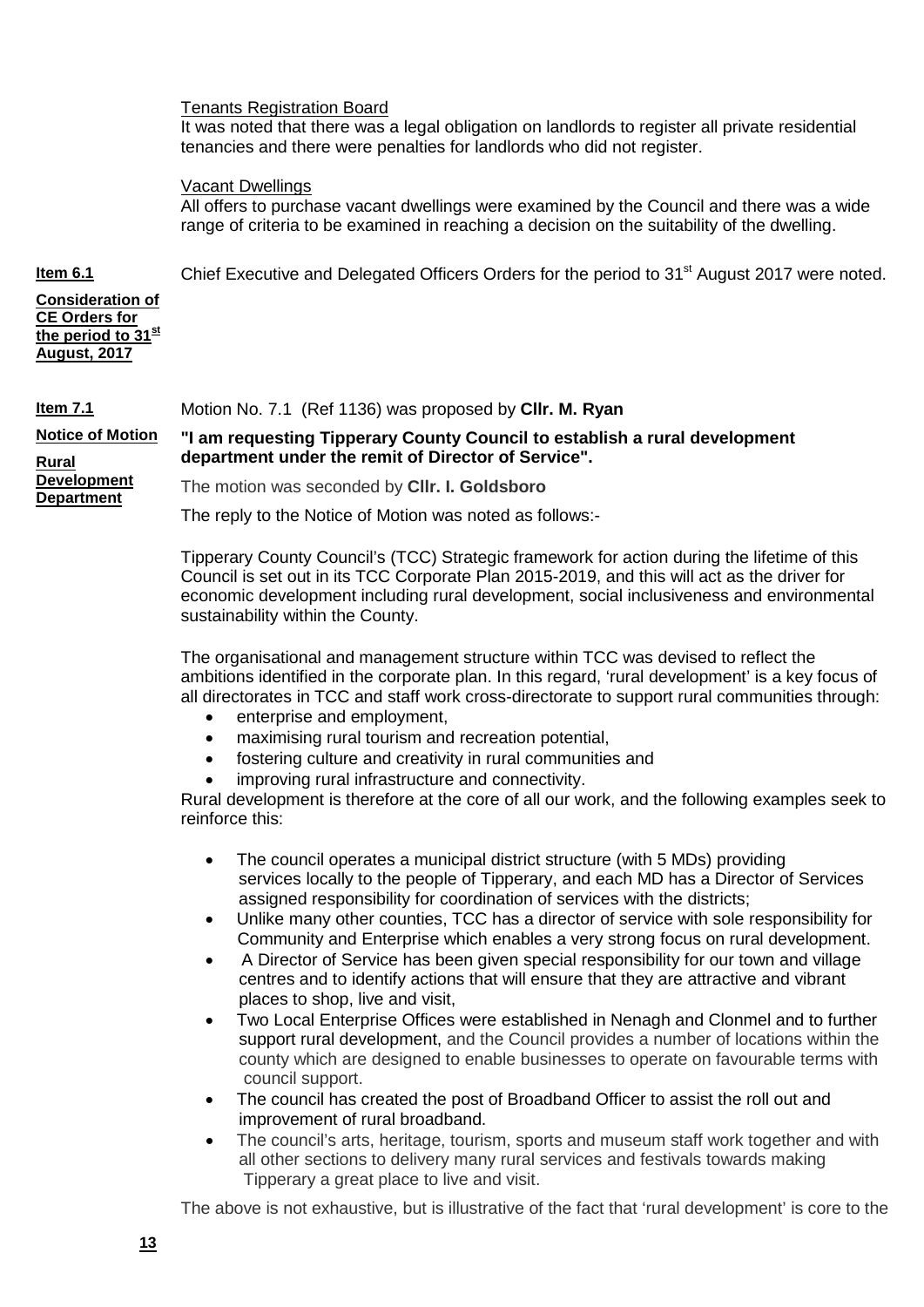ambitions and operations of TCC. Each county has sought to achieve its ambitions using different models and organisational structures. There is no "one-size-fits-all" approach to rural development. Different rural areas have different needs and require different solutions, depending on their local assets, their peripherality, population density, etc. However, there are common issues affecting Tipperary and the Action Plan reinforces the efforts of organisations whose work programmes and plans already collectively contribute to rural development in Tipperary. The model adopted in TCC as set out above is both robust and flexible in an every changing environment, and it is considered very relevant to the needs of the people we serve and towards the local deliver of the objectives identified in the National Action Plan for Rural Development.

Cllr Ryan referred to the range of difficulties facing rural communities including lack of broadband, reduced transport options and closure of post offices and garda stations.

Mr. Joe MacGrath stated that the Council supported rural development and promoted a number of initiatives across various departments.

| <b>Item 7.2</b><br><b>Notice of Motion</b><br><b>Japanese</b><br><b>Knotweed</b> | Motion No. 7.2 (Ref 1137) was proposed by CIIr. R. Kennedy, in the absence of CIIr. S.<br>Ryan.<br>The motion was seconded by CIIr. S. Hanafin<br>"That Tipperary County Council would give details of the plans to treat and eradicate<br>Japanese Knotweed in the county particularly on National and Regional roads".                                                                                                                                                                                               |  |  |  |
|----------------------------------------------------------------------------------|------------------------------------------------------------------------------------------------------------------------------------------------------------------------------------------------------------------------------------------------------------------------------------------------------------------------------------------------------------------------------------------------------------------------------------------------------------------------------------------------------------------------|--|--|--|
|                                                                                  | The reply to the Notice of Motion was noted as follows:-                                                                                                                                                                                                                                                                                                                                                                                                                                                               |  |  |  |
|                                                                                  | With respect to National Roads, the Mid West National Road Design Office, based in<br>Dooradoyle, Limerick is dealing with any issues which arise.                                                                                                                                                                                                                                                                                                                                                                     |  |  |  |
|                                                                                  | With regard to Regional & Local Roads, the Council has set up a working group to formulate a<br>policy in dealing with the issue.  Our Customer Service Department has been advised to log<br>any calls on the National Biodiversity Website www.biodiversity.ie.<br>The Council is also compiling a mapping system internally where the agglomerations will be<br>identified. In addition, 2 study areas have been identified in the Carrick District and these will<br>form the basis of future actions to be taken. |  |  |  |
| <u>Item 8.3</u><br><b>Notice of Motion</b>                                       | Motion No. 8.3 (Ref 1138) was not moved in the absence of Cllr. Marie Murphy and Cllr. M.<br>Fitzgerald.                                                                                                                                                                                                                                                                                                                                                                                                               |  |  |  |
| <b>Hospitality</b><br><b>Sector</b>                                              | "That this Council supports the drinks industry and hospitality sector which supports<br>3,973 jobs in Tipperary and is a critical component of our offering to tourists, with<br>tourism spend in Tipperary worth €112 million in 2016. This Council backs the<br>"Support Your Local" campaign in calling for a reduction in excise tax on alcohol in<br>budget 2018, in order to support local jobs, the hospitality sector and our local<br>economy".                                                              |  |  |  |
| Item 9.1 to 9.8<br>Correspondence                                                | Correspondence as circulated was noted.                                                                                                                                                                                                                                                                                                                                                                                                                                                                                |  |  |  |
| <u>Items 10.1 to</u><br>10.3<br>14                                               | Resolutions from other Local Authorities were noted.<br><b>South Dublin County Council</b>                                                                                                                                                                                                                                                                                                                                                                                                                             |  |  |  |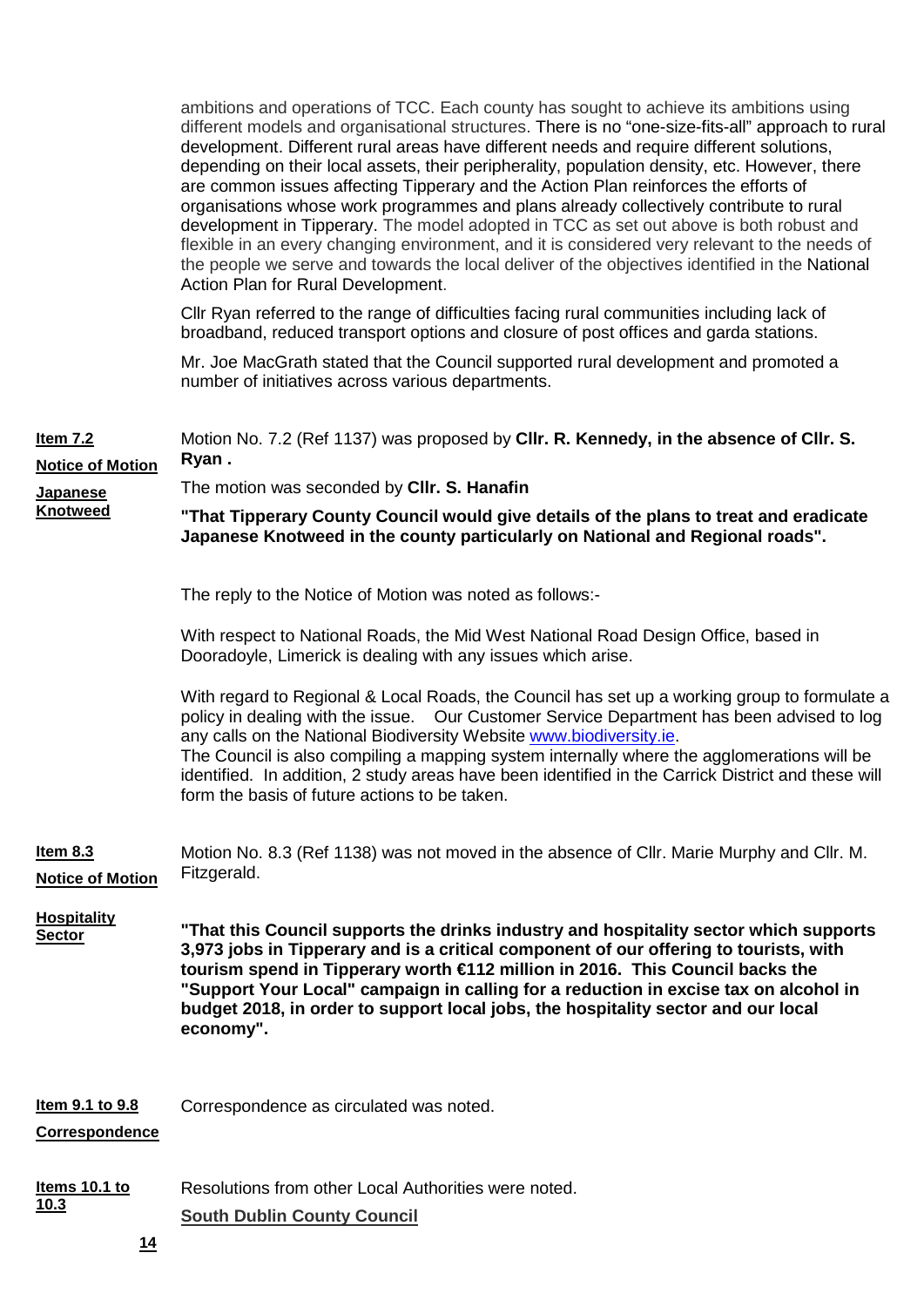**Resolutions from**  In regards to Cyberbullying and children, we ask SDCC

- **other local authorities**
- 1) That SDCC look at what can be done in Libraries in all of SDCC to combat this growing and worrying issue. To ask that a campaign be looked at to deal with this issue that poses a serious threat to many children within our area. This should include all types of Social Media.
- 2) That SDCC write to the Minister for Children, Minister for Justice and Minister for Education and ask that they work together to combat this serious matter with both Legislation and an Education Programme in our schools and Education Campaign for Parents.

# **South Dublin County Council**

Members of South Dublin County Council are calling on the Minister for Children and Youth Affairs, Katherine Zappone to increase investment in Early Childhood Care and Education to ensure that children have access to quality, sustainable and affordable childcare with decent pay and conditions for professionals in the sector.

The Council recognises that Early Years Education are hugely dedicated professionals who care for and educate children during the most crucial years of their development. However the Irish Government lags behind other European countries in terms of how much we invest in Early Years Education. As a result, many qualified professionals are struggling to make ends meet and providers are struggling to stay open.

We call on Minister Zappone to put children first and invest in quality childcare and Early Years Education. We ask the Chief Executive to forward a copy of this motion to Minister Zappone and to copy it to all other City and County Councils.

# **Limerick City & County Council**

That, Limerick City and County Council call on the Gaelic Athletic Association to halt the current practice of allowing SKY TV exclusive rights to screen particular Gaelic Games fixtures. Instead, RTE, TV3 or TG4 should be allowed to also screen these fixtures. Denying households who do not subscribe to SKY TV the right to view our National Games is a travesty.

**Item 11.1**

Votes of Sympathy were extended to the following:-

**Expression of Votes of Sympathy**

- Cathaoirleach, Phyll Bugler on the death of her nephew, Patrick O'Keeffe
- Cllr. Mary Hanna-Hourigan on the death of her brother-in-law, Tony
- Cllr. C. Carey on the death of her grandmother, Bridget (Bridie) Keane
- Elaine Kenneally, Planning Section, Nenagh on the death of her mother Ellen Mary Cashen
- Karl Cashen, Director on the death of his Aunt-in-law, Ellen Mary Cashen
- Timmy O'Donoghue (Nenagh MD) on the death of his mother, Mary
- Tommy O'Donoghue (Water Services) on the death of his mother, Mary
- Pat McKeogh, Housing Section, Nenagh on the death of his mother, Anne
- Kathleen O'Neill former employee of South Tipperary County Council on the death of her father, Bill
- Matt Peters, Environment Section, Clonmel on the death of his grandfather, Bill
- Noel Cullen, Revenue Section, Clonmel on the death of his brother, Tom
- Gary Shanahan, Traffic Warden, Templemore-Thurles on the death of his mother, **Christina**
- Mary Fitzpatrick, Roads Section on the death of her mother, Kathleen
- Richard Bennett, Environment Section on the death of his mother, Doris